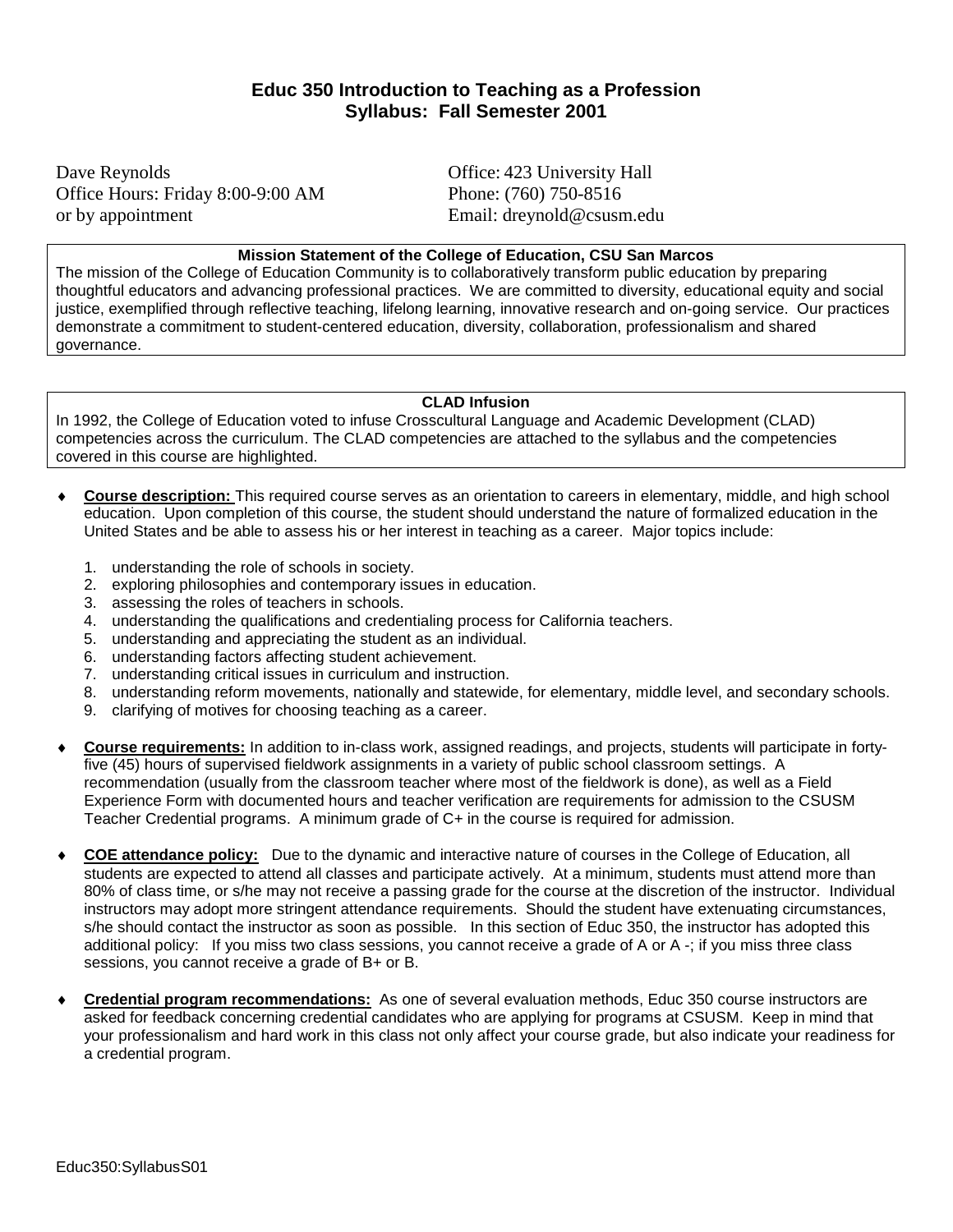Educ350:SyllabusS01

#### **Required books:**

- Segall, W. E., and Wilson, A. V. (1998). *Introduction to education: Teaching in a diverse society.* New York: MacMillan.
- Meier, D. (1995). *The power of their ideas: Lessons for America from a small suburban school in Harlem.* Boston: Beacon Press.

#### **One of the following accounts of teaching:**

Diver Stamnes, A. (1995). *Lives in the balance.* Albany, NY: SUNY Press.

Michie, G. (1999). *Holler if you hear me.* New York: Teachers College Press.

Paley, V. G. (1989). *White teacher.* Cambridge, MA: Harvard Press.

Rose, M. (1990). *Lives on the boundary.* New York: Macmillan.

#### **One of the following reform reports:**

State of California. *It's elementary.* National Middle School Association. *This we believe.* State of California. *Second to none.*

#### **Assignments and grading:**

Interview of a teacher 15 points and the set of the set of the set of the set of the set of the set of the set of the set of the set of the set of the set of the set of the set of the set of the set of the set of the set o Details will be given in class. The written report is due on Sept. 21

Classroom observation reports 15 points 15 points 15 points 15 points 15 points 15 points 15 points 15 points 15 points 15 points 15 points 15 points 15 points 15 points 15 points 15 points 15 points 15 points 15 points 15

Using the classroom observation instrument provided in class, write up fifteen 30-minute observations in your field sites. Submit five of these on each of the following three dates: Sept. 21, Oct. 26, and Nov 30.

#### Essay: The Teacher as Stranger 15 points 15 points 15 points 15 points 15 points 15 points 15 points 15 points

Prepare a 3-page essay on the theme "The teacher as stranger." Relate the essay to your choice book. How was the teacher in your book a stranger to his/her students? How did the teacher learn about the students and their needs? What did the teacher do to address the students' needs? How does the experience of the teacher relate to the readings and discussions from your coursework this semester? You must make explicit connections to coursework, and you must relate the book to your own thinking about teaching. You will be sharing your choice book in class on Oct. 26, when the essay is due.

Contemporary issues research 15 points and the contemporary issues research 15 points and 15 points of the contemporary issues research 15 points and 15 points of the contemporary issues research 15 points and 15 points of

Choose (1) an issue that interests you (from the topics given to you by the instructor) and (2) one or two partners with whom to work. Research the issue and prepare an oral report to share in class. The report should describe and analyze the issue. Reports to the class will be spaced out over the class periods from Nov. 2 through Nov. 30. ,When you present your research orally, provide a one-page summary and a reference list (at least 10 items) for your classmates.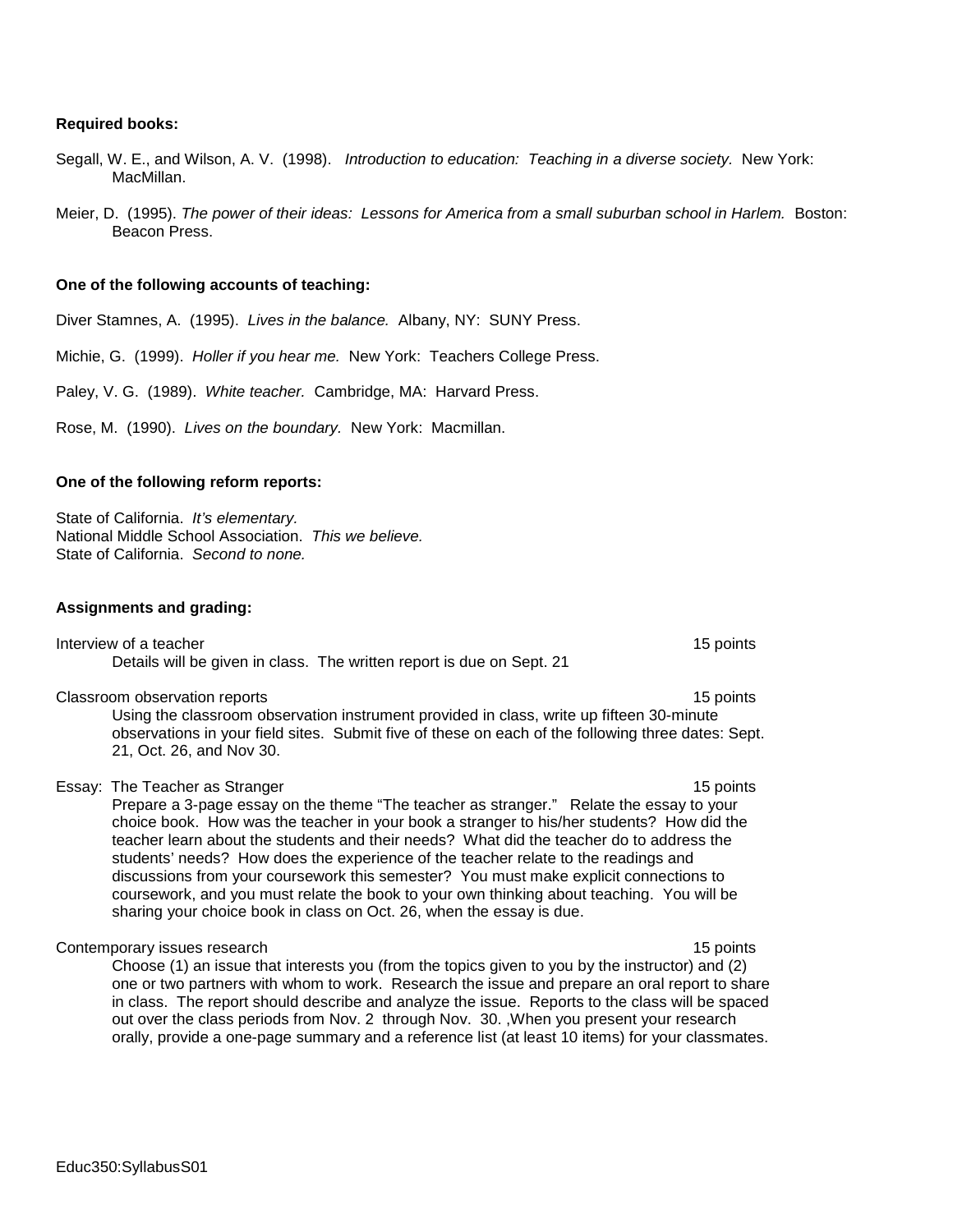#### **Assignments and grading (cont.):**

Personal philosophy of teaching, learning and schooling 15 points 15 points Details will be given in class. A written report or oral presentation is due by Dec 15.

#### Current events in education **5 points** 5 points **5** points **5** points **5** points **5** points **5** points **5** points **5 10**

Sign up for a date when you will be responsible for presenting an item from the week's news. The item may be from television, radio, internet, newspaper, or magazine, and may pertain to local or national/international issues. You will summarize and present the importance of the news for your classmates.

Reading log 10 points The reading log provides an opportunity to reflect on learning about teaching through the assigned readings for each week. In the reading log, do not summarize. Instead, respond to the readings: agree, disagree, note specific ideas, etc. Entries should be 1 paragraph in length. Log entries must be submitted either by email to dreynold@csusm.edu by Thursday at 3 p.m. each week. In the subject line of the email, use this format:

350 Your Name Req. Reading

For example,

350) George W. Bush SW ch. 1,2

Individual submissions are not graded; rather, their timely submission is noted and points are assigned on the basis of having completed the assignment for the semester. No credit will be given for late submissions. If you do not have access to email, fax the log entry to me by Thursday at 3 p.m. at 760-750-3352 with the same heading, and with my name on the cover sheet.

Participation & attendance 10 points and the set of the set of the set of the set of the set of the set of the set of the set of the set of the set of the set of the set of the set of the set of the set of the set of the s

This course is designed for active learning during class sessions. In order for this course to succeed for individuals and the group, students must come to class prepared to discuss assigned readings/topics and to participate in class activities.

Students are expected to adhere to standards of dependability, confidentiality, academic honesty, and writing achievement. Please read the university policy on academic honesty in the student guidebook. Points will be deducted if assignments are submitted late (10% penalty per day late; no credit will be awarded if the assignment is one week late).

Grades will be determined by the total number of points earned (100 points possible):

 $A = 93 - 100$  $A - 90 - 92$  $B_{+} = 87 - 89$  $B = 83 - 86$  $B - 80 - 82$  $C_{+}$  = 77-79  $C = 73 - 76$  $C - 70-72$  $D = 60 - 69$  $F = 0.59$